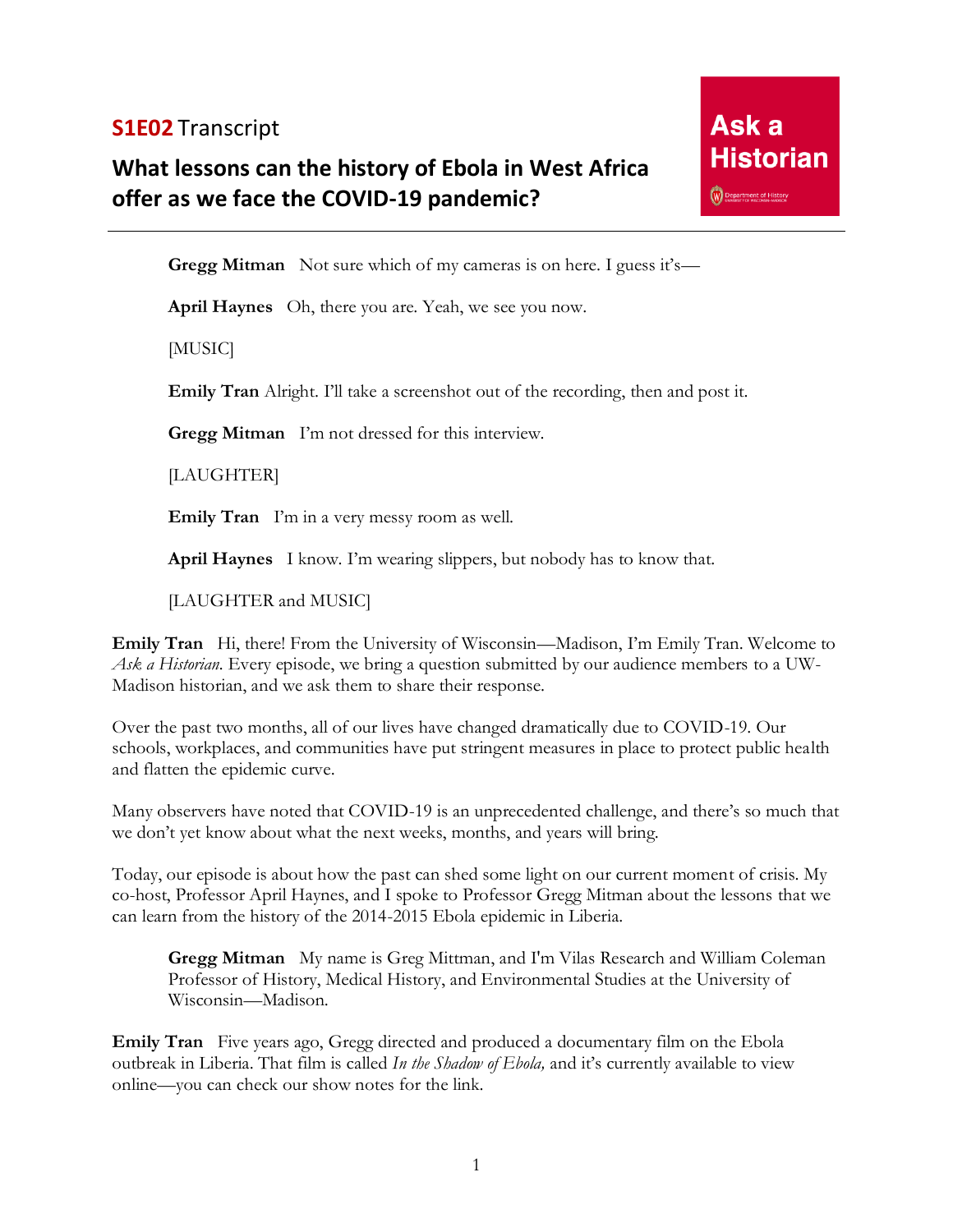We recorded this conversation remotely on April 21<sub>st</sub>, and the COVID-19 data and developments we discussed may have changed by the time you're hearing this.

[MUSIC]

**April Haynes** Thanks so much, Gregg. We're so excited to be talking with you today.

So, I've heard some of your work, I've read some of it, and I've also seen some of your work. And so, you work in a number of media, and I'd like to know if you could just tell us a little bit more about how you came to be in Liberia in 2014, as the Ebola outbreak reached the capital of Monrovia.

**Gregg Mitman** Sure. So, we were in Liberia in June of 2014, when the first cases appeared in Monrovia, the first deaths at Redemption Hospital. And we were there not because of Ebola.

We were there for a different film that we had embarked on a couple of years ago. That was a film on history, memory, and land rights in Liberia. And I had been working with historical footage taken on a 1926 Harvard medical expedition to Liberia, and that expedition was there on behalf of Firestone Tire and Rubber Company, which had been granted a concession for a million acres of land to grow rubber in Liberia.

We were traveling through Liberia, through the countryside in particular, with the photographs and film footage taken on this 1926 expedition, going to places where they had previously traveled and really trying to get a sense from people of what that concession meant for today, when upwards of 50% of land has been leased out to foreign companies for large agricultural concessions, particularly now for oil palm. And so, we were there doing a shoot for that film when Ebola first appeared in the capital of Liberia, in Monrovia.

**April Haynes** So, what did it look like? What is Ebola? What do we know about this virus, how it originated and what it does to the human body?

**Gregg Mitman** So, Ebola is a part of a family of what are known as filoviruses, that can cause fatal hemorrhagic fevers in humans. It's spread through bodily contact, such as through blood or bodily fluids. And unlike COVID-19, you need to be symptomatic to be infectious.

In contrast to COVID-19 also, it's not nearly so contagious, but it has a much higher mortality rate. So, during the 2014-16 Ebola outbreak in West Africa, the fatality rate from those infected with the virus in Liberia was around 45%, but those mortality rates can vary quite widely.

The origin of the virus, it's not exactly known. It's thought to be transmitted to humans via wildlife, so in that sense it's known as a zoonotic disease. And in particular, fruit bats are the suspected natural reservoir for the virus.

**April Haynes** So, how did the escalating Ebola crisis change daily life in the capital of Monrovia? How did it affect you and your team?

**Gregg Mitman** Well, we were there in June at the very early stages of the outbreak, when the first two deaths occurred in Redemption Hospital. So, when I was there it wasn't really really visible in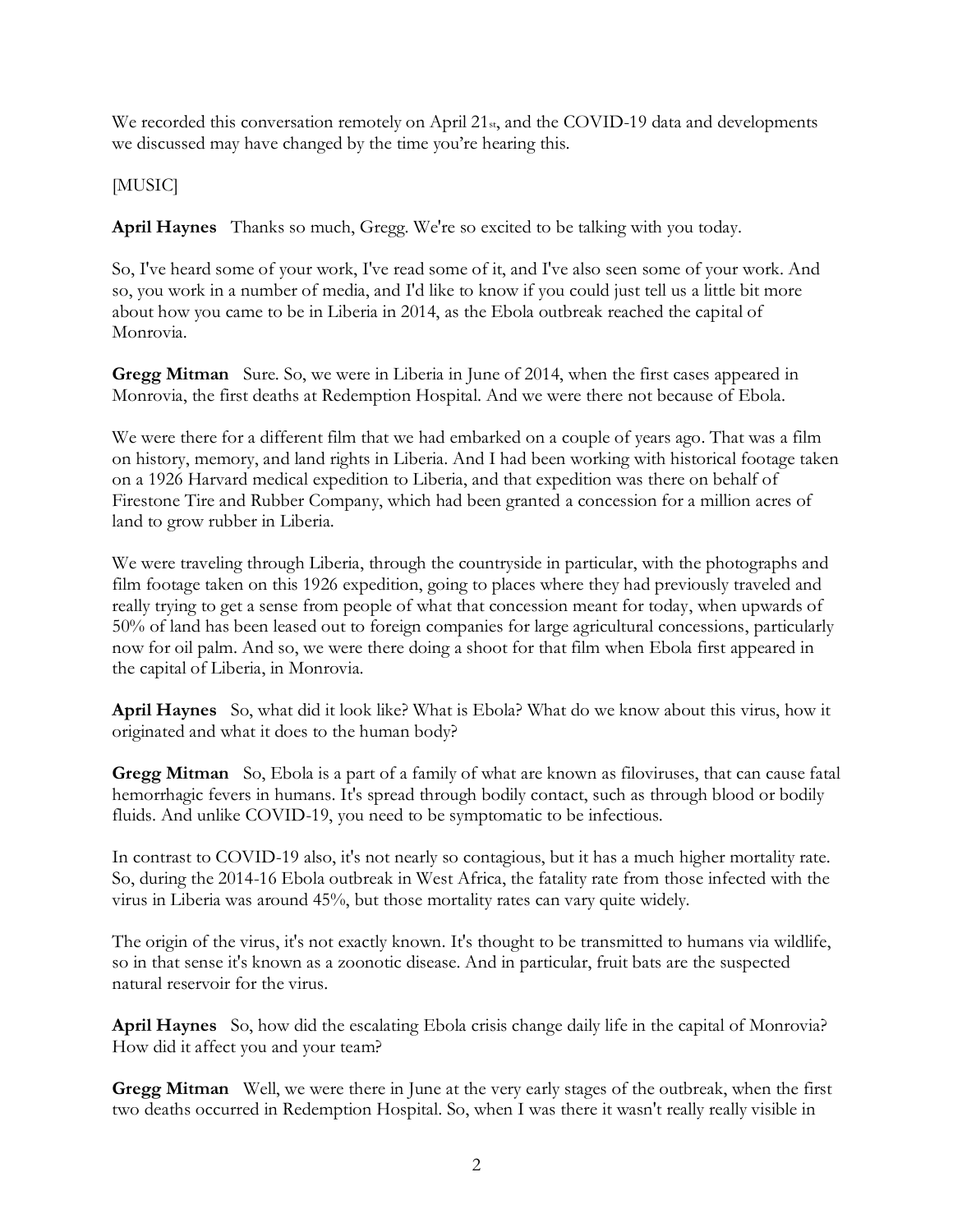the landscape. It was appearing in daily newspaper accounts in Monrovia, but it wasn't really quite visible yet, when I was there.

Although, I had been traveling into the interior of Liberia, I was on that Liberia, Guinea border, and was invited by my hosts to sit down and have a meal. And when I asked them what was in the pot, they said "bushmeat." And so, I had to pause for a minute, deciding whether I was going to offend my host by not eating this or not, wondering if it could be a possibility of infection. At the end of the day I decided to eat the stew and was fine.

But when I was there, it was certainly in the background we certainly knew about it, even in the planning of our trip there, but it wasn't, as I said, quite pervasive in the city. I left in late June.

One of the members of our team and who's the subject of two films we made—one about Ebola, one about history, memory, and land rights—Emmanuel Urey, who was a graduate student at the University of Wisconsin—Madison. He got his PhD from the Nelson Institute for Environmental Studies. He's Liberian. And he stayed on through July. A number of his children were there, and he was with his children.

And while he was there during July, things got a lot worse. It really escalated. There were steps by the Liberian government to impose curfews, to create a lockdown. By the end of July, Emmanuel decided to return to the United States and had to leave two of his children behind during the outbreak. So, it was a very emotionally traumatic time for him and his family.

Another member of our team Alex Wiaplah, who's our Liberian cinematographer, was there throughout the entire outbreak.

And when I got back to the United States, I was quite upset by a lot of initial international news coverage that was— you know, one of the first stories that came out in the *New York Times* was a rather derogatory story about West Africans for attacking healthcare workers without really understanding why that might be the case. And so, we were, all of us were quite upset about the international news coverage, and so we collectively decided to just follow it on the ground, really gathering as many Liberian voices and perspectives.

And so, Alex was filming in Liberia through the outbreak over the course of six months. We were filming in Wisconsin, in Madison, filming Emmanuel and his family and seeing how the outbreak was affecting people in the Liberian diaspora community in the United States over the course of that time, as the outbreak got quite severe.

That was the resulting film, *In the shadow of Ebola*, which we made in partnership with PBS Independent Lens.

**April Haynes** For people who haven't seen the film, though it's possible to view online, could you maybe explain, Gregg, what you did find about why people were attacking healthcare workers and institutions?

**Gregg Mitman** Sure. So, the film really is documenting on the ground Liberian voices and perspectives as it unfolded over the course of a series of months from, you know, initial moment of disbelief and fear to, you know, really coming to recognize the reality of the virus and the way it was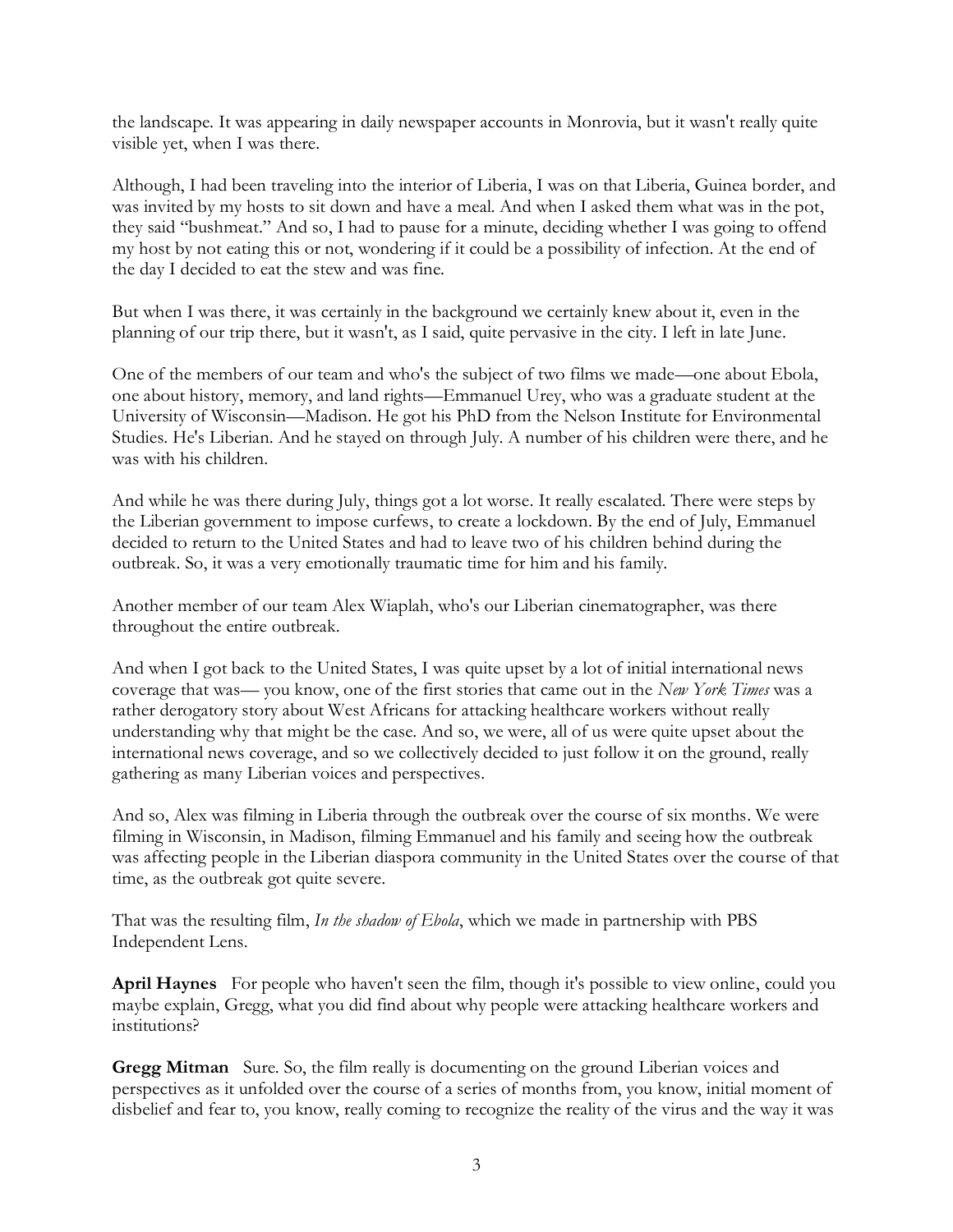impacting folks in Liberia, and a real effort at local community mobilization and action, well before there was a lot of international aid.

And so, that's one of the things that we were trying to show in the film is that there was a real effort to address this at the local level within communities, and that in fact that community mobilization was really one of the major factors that brought an end to the epidemic.

So, why were people attacking healthcare workers? Partly, the disease had been unknown in that part of West Africa. It had never been in that region before. You know, another thing that one has to understand is that, that region and in particular Liberia had long been an area of American biomedical research. And when people saw health care workers arrive in suits that looked like out of the space age, there was a lot of fear and suspicion of what these people were doing.

One of the early conspiracy theories circulating in Monrovia at the time of the Ebola outbreak, that it was caused by the US military introducing a vaccine that they wanted to test. And so, there were a lot of conspiracy theories emerging at the time. But this is not unique to Liberia, in any way, as we see in the case of, you know, the responses to the COVID-19 epidemic and the kind of conspiracy theories that swirl around it.

**Emily Tran** The question that we've all gathered here to answer today comes from our listener Dylan, and it gets to what you just discussed: these conspiracy theories, this lack of trust in the government that we're seeing right now with the novel coronavirus. Here's Dylan's question.

**Dylan** My name is Dylan, and I live in California. I'm a PhD candidate in the History Department. I have two questions. In recent days people in some states, including my own, have gathered in crowds and in their cars outside of state capitols to protest mandatory social distancing orders. These protesters have accused their governors of overreacting to the pandemic and want businesses to reopen immediately.

In past epidemics or pandemics, how did the relationship between citizens and their government—whether people trusted or were skeptical of their government—shape the trajectory of the outbreak? And two, more broadly, what lessons can past disease outbreaks teach us about how to manage COVID-19?

Thank you.

**Gregg Mitman** So, in the case of the Ebola outbreak in Liberia—and this is a really kind of turning point in the film—when the government declared a state of emergency, and, you know, another thing that you have to understand in terms of the kind of initial reaction among people in Liberia to the outbreak and their kind of reluctance, if you will, to abide by government regulations, is that there was a great deal of distrust in government and the military. Liberia had been through 14 years of civil conflict, so the government and military were not seen as allies or necessarily friends.

In that context, there was a lot of mistrust. A lot of people early on said Ebola wasn't real, the government was eating free money. And by that, they meant that they were using it to try and get donor aid. So, there was a lot of mistrust.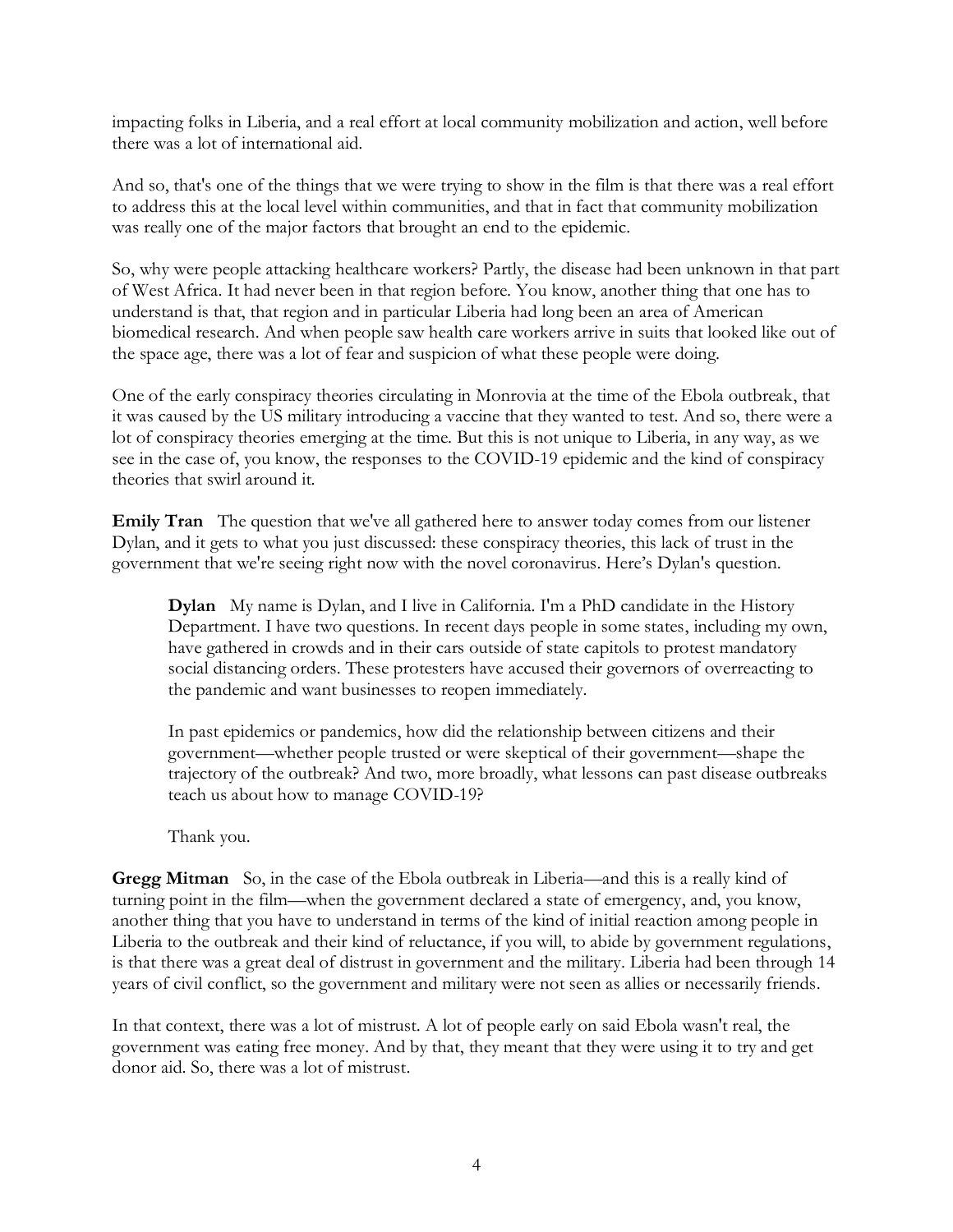President Ellen Johnson Sirleaf, in early August of the outbreak, declared a state of emergency, put a quarantine on West Point which is one of the poorest communities in Monrovia. The capital of Monrovia has a population of about 1.4 million people. And those people were locked in. I mean, this was a *cordon sanitaire*. They couldn't get in and they couldn't get out. There were, you know, escalating riots as a result of that. The military came in to try and stop the riots. There was a shooting that happened and unfortunately a young Liberian teenager, Sheaky Kamara, was shot in the midst of that and died.

And that was a real turning point, I think, in the outbreak, from one of disbelief and fear to recognition that this was real, and also recognition on the part of the government that this kind of draconian quarantine measures were not a good way to build trust. So, the quarantine was lifted.

And then, you saw a real turn towards people that were trusted in Liberian society—people like radio DJs and musicians who started doing a lot of videos of public health information and education through music and so forth. And once that trust began to build among local leaders and figures, musicians, artists and so forth, who did have a lot of respect in the community, then, one saw a real effort at community action and mobilization taking place.

One of the greatest allies that we have in fighting an epidemic is trust. And, unfortunately, now in the United States, in the kind of politically polarized society in which we live in, we see a lot of mistrust occurring that is really having a negative impact on the way in which we're able to deal with COVID-19 crisis.

**Emily Tran** The film that you initially traveled to Liberia to make in 2014 was part of a larger ongoing research project of yours that's called "The World that Firestone Built: Capitalism, American Empire and the Forgotten Promise of Liberia." What is the longer history behind Liberians' weariness toward their government, and what was the role of American companies, particularly Firestone, in this history?

**Gregg Mitman** The immediate source of this mistrust, as I mentioned, was 14 years of civil conflict from 1989 to 2003 in Liberia. That conflict itself had deep roots, one that is rooted in a settler-indigenous divide that originated when free Blacks and manumitted slaves were shipped to the coast of West Africa, initially in the 1820s, by the American Colonization Society, which was a group of both abolitionists and slaveholders in the United States that thought one of the ways to deal with the slavery issue in America was to create a colony for free Black people and formerly enslaved people, and send them back to Africa, if you will.

But when those settlers arrived, there were already many indigenous groups living in that area, and it created this settler-indigenous divide. There were very different conceptions of land and land ownership. So, these settlers or Americo-Liberians as they would come to be known brought with them a notion of private property rights which they imbibed from living in the United States. In West Africa, there is much more of an understanding of land as communal property, as communal ownership. And so, the land isn't— it's held in common and it's held in custodianship by a chief.

And so, over the course of the  $19<sub>th</sub>$  century, these settlers that had come from America really only occupied a strip of the coast, about 40 miles inland. And there was a much larger population in the interior of many different ethnic groups that had come in different waves and settled in West Africa.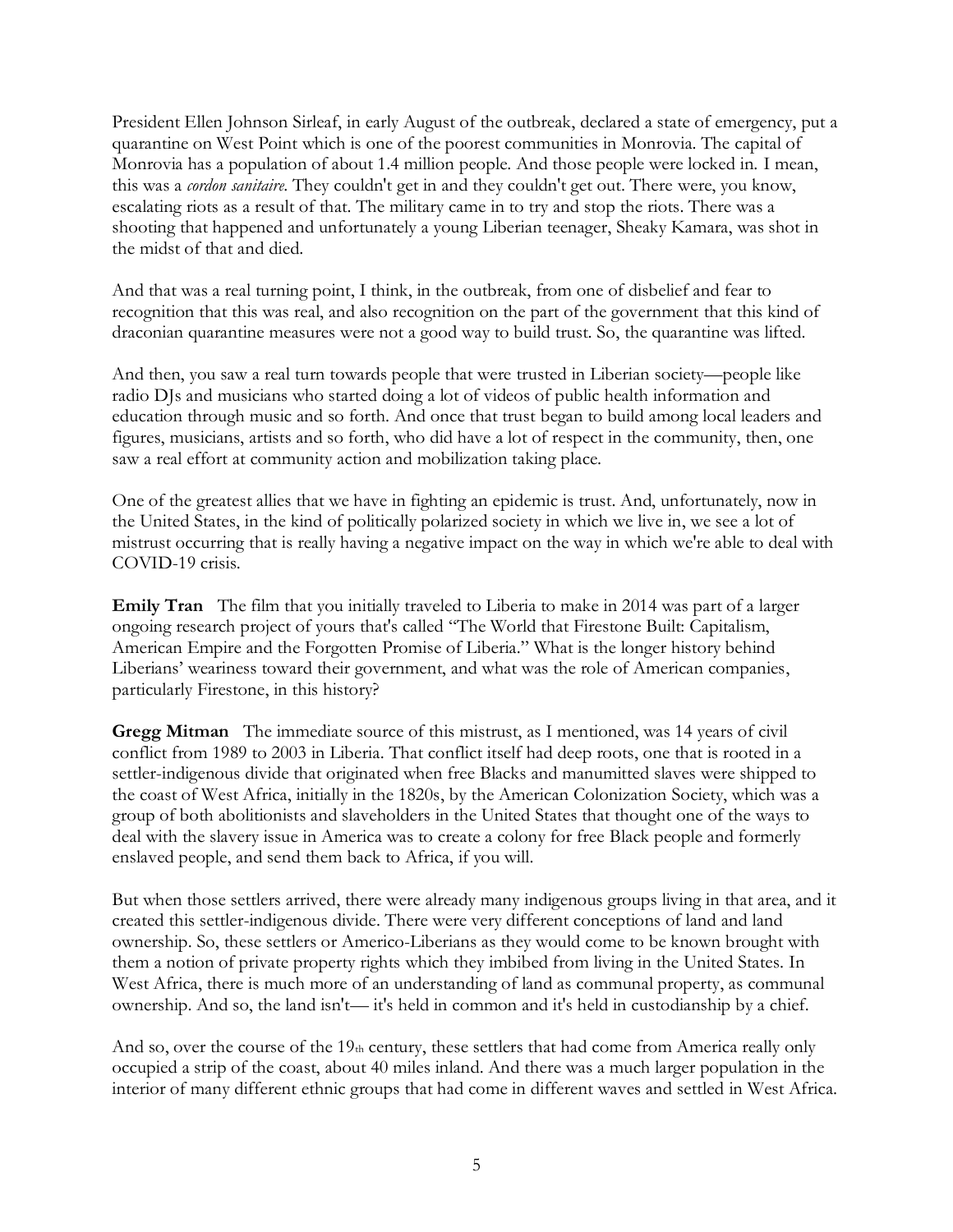In 1847, Liberia declared itself an independent, sovereign republic. It was one of only two sovereign Black nations that existed on the African continent in the late  $19<sub>th</sub>$  century, the other being Ethiopia.

During the Scramble for Africa in the 1880s and 1890s, as European powers really, after the Berlin Conference, carved up the African continent, Liberia found its sovereignty threatened by Britain and France, which had colonies on its borders. And it found itself, particularly after the collapse of the coffee economy in Liberia— So, during the 1860s and '70s, Liberia had somewhat of a boom economy as it began to grow coffee and export that. When that market collapsed as the geopolitics of coffee shifted to South America, it found itself increasingly in debt to foreign nations, and particularly to Great Britain.

In the early 1900s, the American government sends a mission to Liberia in 1909, to kind of investigate, explore the situation, ways that the U.S. might help. They broker a new international loan—that's a loan between the United States, Great Britain, and Germany—to help Liberia pay off its former debts.

In the early  $20<sub>th</sub>$  century has Liberia found itself increasingly beholden to these imperial powers through debt, it's really trying to seek capital for its own development.

In the early 1920s, Firestone Tire and Rubber Company was in search of places around the world where it could grow rubber that was friendly to American interests, because Britain held a monopoly on the world rubber supply. Yet, the U.S. consumed the largest amounts of rubber because of the automobile trade.

Firestone initially thought they were going to establish plantations in the Philippines, you know, which had been a site of American imperialism, and thought they were going be able to leverage the American government's interest there to be able to develop large-scale rubber plantations. But Philippine land laws prevented them from really accessing more than 2,500 acres, which was not nearly enough.

And so, Firestone ended up settling on Liberia as a place to grow American rubber, and were able to negotiate a concession for up to a million acres of land for growing rubber with the Liberian government.

That relationship between Firestone and the Liberian government was a quite tumultuous one in the 1920s and into the early '30s. One of the things Firestone did to try and protect its investment was mandate that, as part of the agreement, Liberia take out a \$5 million loan to pay off its former debts and also as, as a means for development. It was a loan for \$5 million at 7% interest rate per year. And it turns out that that loan, which was given by the Finance Corporation of America, was actually Firestone.

So, there you have, you know, an American company that's been granted this lease, a 99-year lease for a million acres of land in a foreign country, that is also holding a loan over this country as a guarantee of its investment.

So, they began planting in 1926. By the start of the Second World War, those plantations really started taking off. They only ever planted close to 180,000 acres, so they never got access to that entire million acres of land that they had a concession for.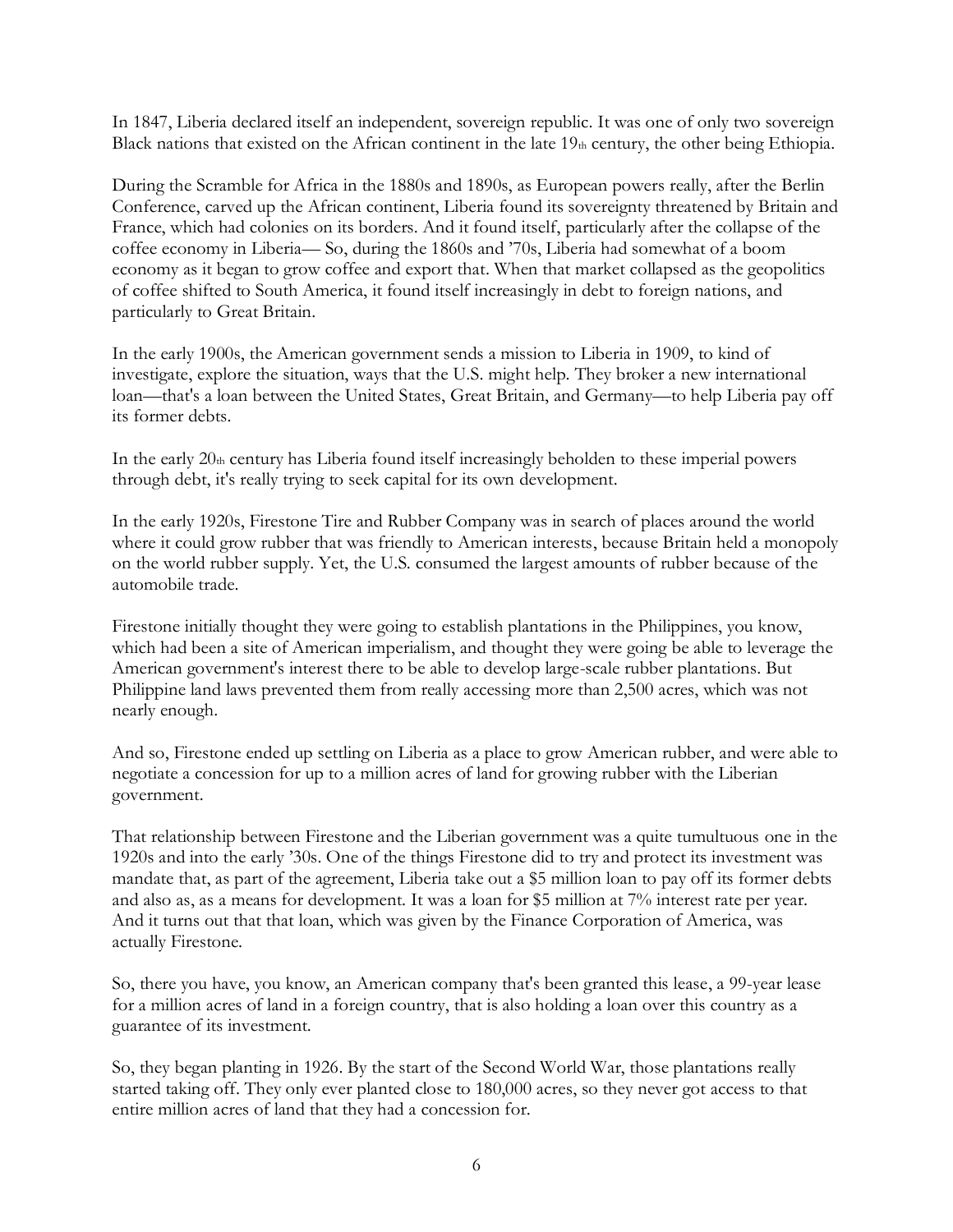But during World War II, as the U.S. was cut off from the Malaysian markets for rubber—which is where the largest rubber plantations were held, was in Southeast Asia—as they got cut off from those markets because of fighting in the Pacific Theater, Liberia became a major source of American rubber during that time. The U.S. establishes a military base there in the 1940s, Pan Am builds an airport, and the economy of Liberia really takes off during that time.

But it, it's an economy that really only benefits the settler elites, the ruling elite of the government, as well as indigenous elites. And the laborers on those plantations who were largely indigenous, coming from the interior working for very minimal wages, you know, were not seeing the benefits that was accruing to other folks in Liberian society, and particularly settlers in Liberian society.

It creates a situation which group of Northwestern economists that publish a book in the early 1960s called "growth without development*.*" So, there's huge, huge inequalities that develop as a result of that concession.

By 1951, Firestone rubber accounts for more than 90% of Liberia's exports. Liberia is basically a company town at that moment, and at the same time that they're also giving out concessions for mining because Liberia, it was discovered, sat on some of the purest iron ore in West Africa which was of great interest to U.S. steel companies. And so, there's concessions that are given out both to mining and rubber companies—largely American, some Swedish—by the Liberian government that really escalates this inequality between settler and indigenous over time.

And eventually that culminates in a coup in 1980, when Samuel Kanyon Doe and his followers assassinate President William Tolbert and members of Tolbert's cabinet, and Doe appoints himself as the military head of state of Liberia, and he's the first indigenous person to rule the country throughout Liberia's history.

And after that, there's somewhat peace between 1980 and 1989, and then that spins out to a number of ethnic conflicts that lead to 14 years of civil conflict, and in which peace doesn't come back to Liberia until 2003.

So that's the kind of the long history of the kind of mistrusting government, if you will.

**Emily Tran** So, for companies like Firestone, a key factor of their success in West Africa was knowledge of tropical medicine. And att the very opening of this interview, you talked about the Harvard medical researchers who went to Liberia in 1926. Why were these medical researchers there, and what kind of work did they do for Firestone?

**Gregg Mitman** So, when you're setting up a plantation, an industrial plantation of the scale that Firestone did, the biggest impediments to that plantation's success—or what you need—are land, labor, capital and a healthy workforce. And so, disease was one of the biggest impediments to Firestone's success—not just disease of workers but also disease of the rubber plants, the rubber trees that were being established there.

And so, this team of Harvard researchers was a team of experts in tropical medicine, in plant pathology, experts in entomology and particularly medical entomology—so understanding insects that might carry diseases such as malaria, so, you know, malaria being transmitted by a mosquito.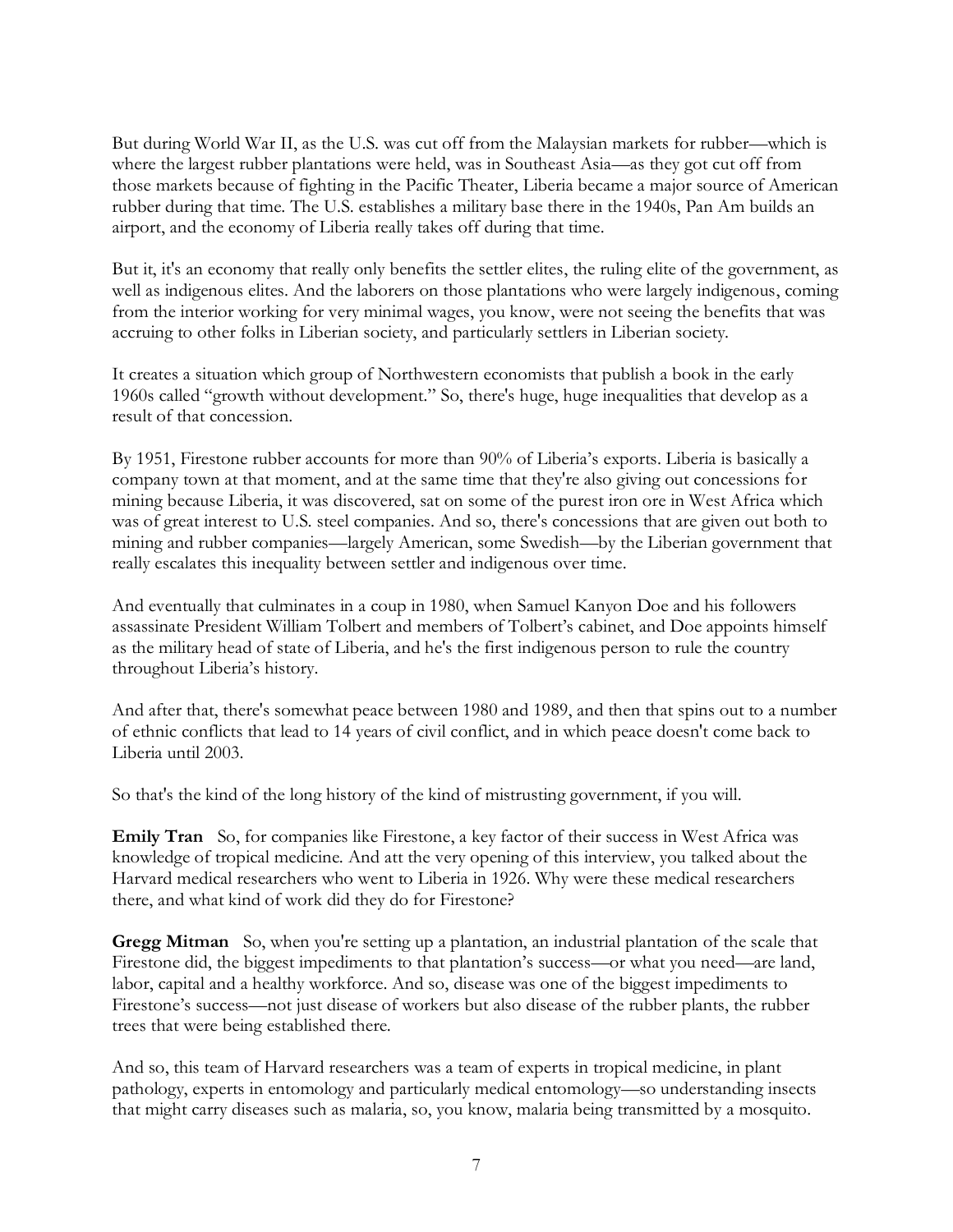And so, that team of researchers there was there on behalf of Firestone to do a biological and medical survey of Liberia, to understand what were the greatest disease burdens that the company would face.

They were also kind of pseudo-anthropologists, if you will. There was no one on that team that was trained in anthropology, but as they moved through the interior of Liberia they were constantly, in their minds, assessing in very racist ways, who were going to be the best workers for Firestone, who among the interior ethnic groups populating Liberia would make for the best workers.

And so, they were sampling people for parasites, for blood, and so forth. They were testing experimental drug compounds on people to see whether it would affect certain kinds of illnesses. So, basically, they were really trying to assess the disease burdens that the company would face as they were setting up this plantation.

In one instance, they averted a major smallpox outbreak on the plantation. Once it was discovered that there were a couple of workers who had smallpox, and so they rounded up all the other workers and inoculated workers with a smallpox vaccine.

**April Haynes** Wow. It just makes so much sense why there'd be so much suspicion around that kind of interaction, that medical interaction. And in your article in the *New England Journal of Medicine*, you call this "extractive medicine." Can you say a little more about that?

**Gregg Mitman** So, I refer, you know, I think about the medical work going on, say, on the Firestone plantations has extractive in the sense that it by and large benefited American researchers that were there, frankly, experimenting on the Firestone labor.

It greatly benefited those American medical researchers' careers. One of the individuals on that expedition, Max Theiler, would go on to win the Nobel Prize for the development of yellow fever vaccine, work that began on that expedition through Liberia. In the 1950s, Firestone helped fund the Liberian Institute of Tropical Medicine, which was a research institute largely staffed by American researchers to do research and experimentation on tropical diseases found in West Africa.

But there was never any effort to really build in-country capacity and to train Liberians in medical research, to train them or to support them on scholarships to go to places like the United States to get medical degrees. So, in that sense, was extractive, right. There was never any effort, really, to build capacity within the country.

And Firestone itself, the kinds of diseases and treatments that they were most concerned about were those diseases that reduced worker productivity, like malaria. So, there was never really any effort or interest on Firestone's part to really help fund the development of a primary health care system that would benefit all Liberians. They were really only interested in diseases that most affected Liberian workers.

Workers did have access to the hospital, as did Liberian elites. The women that I've talked to who went to work on the plantations— one of the primary motivating factors for women to go work on the plantations was because of the health care that they could get at the Firestone hospital, and particularly assistance with childbirth because of the high maternal mortality rates in Liberia. So,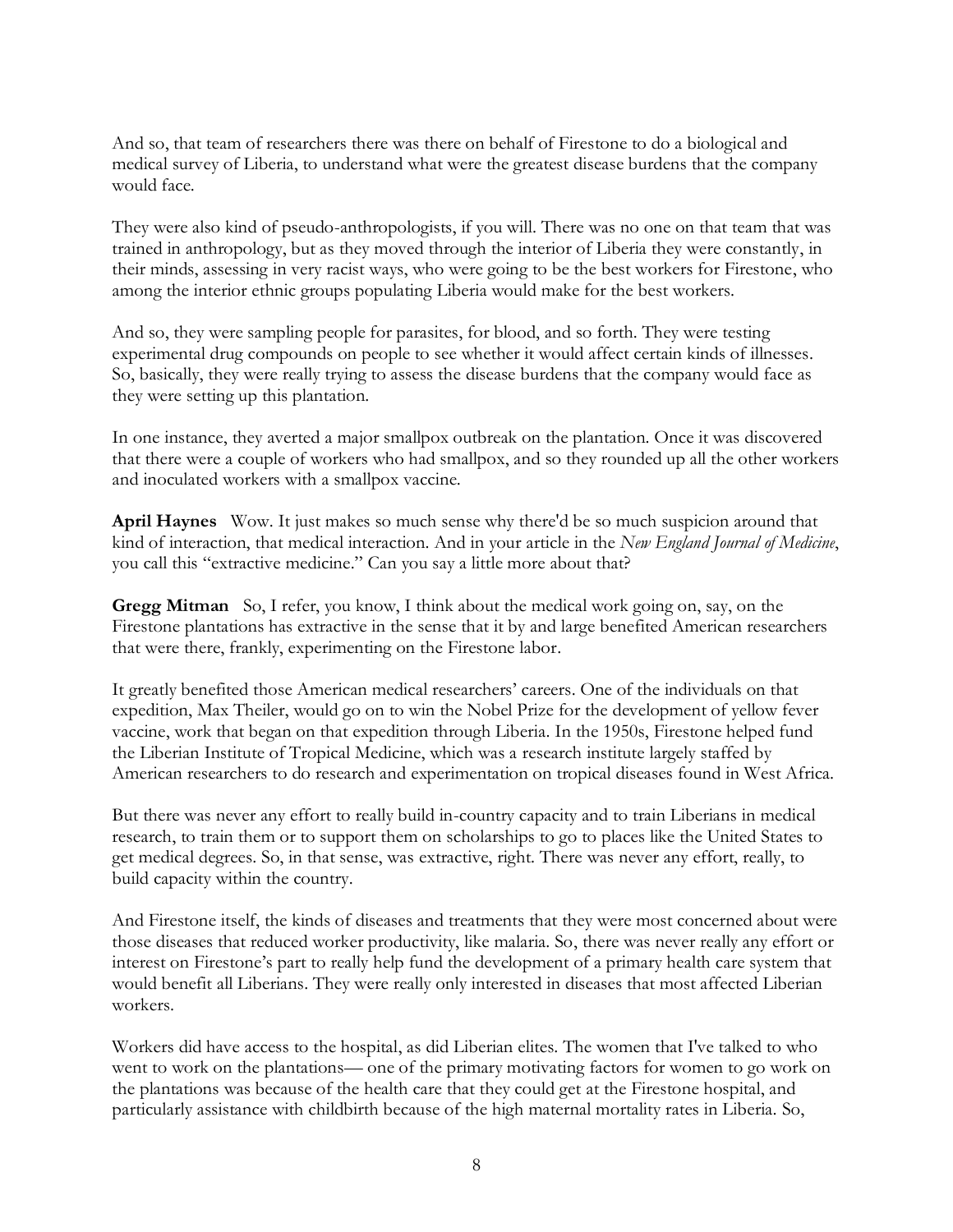women went to work there not because of wages, really, but for access to health care for themselves and their children.

And so, one of the things that one sees is, as the Liberian economy takes off in the 1940s, '50s and '60s as a result of these concessions, as a result of mining and rubber, there is an effort to build medical and public health infrastructure.

During the Second World War, the U.S. sends a public health mission to Liberia. It's a team of African American physicians and nurses that go there to really help the Liberian government begin to establish a medical and public health infrastructure, although again, the main focus of that public health mission was really the health of American troops stationed there. But while they were there, they were also assisting the Liberian government. So, there is a medical school established, public health infrastructure that's built in Liberia in the 1960s and '70s.

But during that period of civil conflict and particularly between 1989 and 2003, when things got quite violent, many of Liberia's educated professional class left, fled the country. And so, when the Ebola outbreak hit in 2014, there were less than 100 doctors in Liberia for a population of more than four million people.

**April Haynes** Wow. So, I'm really curious about—and I really thank you for all of the history that you've told us, this is exactly what we're here for, to learn about the deep historical context.

But I also do want to know about lessons for a current moment from your perspective. You've mentioned how different Ebola and COVID-19 are as diseases. And so, I guess I just want to start by asking, to what extent has COVID actually impacted Liberia and West Africa more generally? We're hearing more about South Africa than West Africa in U.S. media right now.

**Gregg Mitman** It's definitely now impacting West Africa. Just yesterday, Liberia surpassed 100 cases. I looked at the W.H.O. situation report this morning and it shows close to 15,000 confirmed cases and just over 600 deaths for the African continent. But, you know, we don't really know how accurate those numbers are because of the level of testing, just as we don't know how accurate our numbers are in the U.S. because of a lack of testing.

The response in Liberia has been mixed. You know, I'm not on the ground there so it's, it's hard to assess. I mean, I certainly read the daily newspapers coming out of Liberia and follow people on social media to try and get a better handle on how things are going there.

In the wake of Ebola, after Ebola, Liberia established a new National Public Health Institute, which put into place a much better disease surveillance system than existed prior to the Ebola outbreak. So, that's been really good in terms of seeing the way in which NPHIL has mobilized quickly when the first few cases appeared. There was an effort on the part of that NPHIL and the Ministry of Health in Liberia to get on top of it, extensive contact tracing taking place.

Early on, President George Weah, who's now the president of Liberia, has recently declared a state of emergency, put in place a stay-at-home policy after 3 p.m. for 14 days and it's likely that will continue. Schools, universities, nightclubs, bars have all been closed. Large gatherings have been suspended. There's been a closure of inter-county travel, so you're not allowed to travel between counties without a special permit.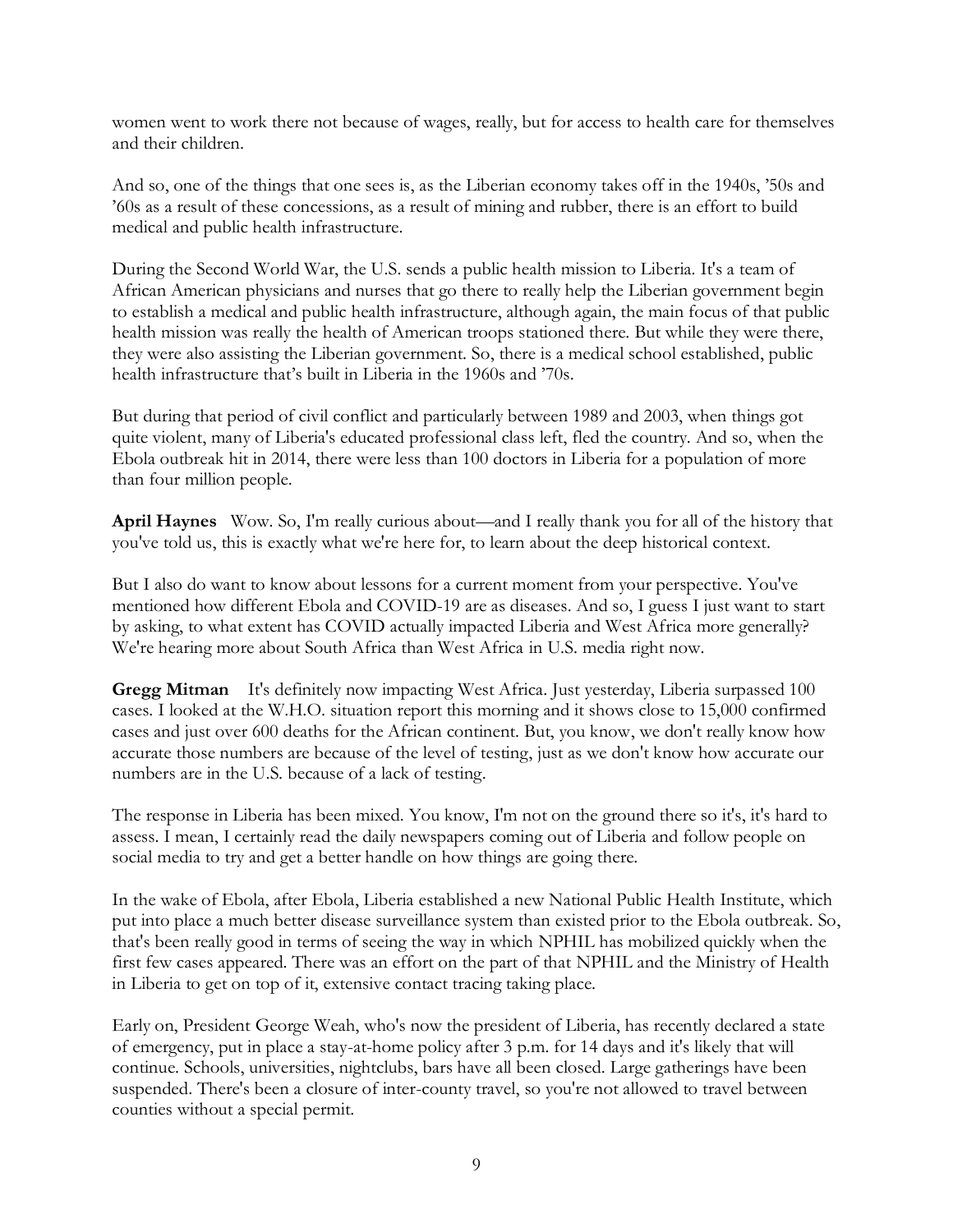But just like in the U.S., we see it's really those on the front lines—health care workers in particular, who have very limited access to personal protection equipment (PPE)—that it's having the greatest toll on. The National Public Health Institute of Liberia just a couple of days ago had to close its doors after two staff became infected.

So, you know, we're seeing similarities in that regard to the way in which the Ebola outbreak unfolded, which had a much greater impact on health care workers on the frontlines, much like we're seeing with the COVID-19 crisis not just in Liberia, but in the United States.

**April Haynes** How are people responding to these governmental measures? Is there a different set of responses than there was in 2014-2015?

**Gregg Mitman** Yeah, again, you know, since I'm not on the ground so I don't really want to say definitively, you know, it's going this way or that. I would say that, from what I'm seeing, certainly the importance of handwashing and social distancing is something probably more ingrained among people in Liberia, having been through this quite recently just five years ago, than in certain sectors of the U.S.

So, I, you know, I think there's an understanding and a willingness to do one's part in that. At the same time, closing of markets and things like that creates real economic hardships for people. And so, that's a really big burden for people to take on. In that sense, you also see certain resistance taking place.

**April Haynes** My understanding is that there was a long economic depression, a recession after Ebola so I just wonder whether this could be triggered once again. I mean, COVID has its own economic problems. It just seems like an economic blow to an already weak economy. Am I right about that?

**Gregg Mitman** Yeah, you're absolutely right about that. I mean, the Ebola outbreak in West Africa had a devastating economic impact on Liberia, Guinea, and Sierra Leone, which they still have not recovered from. Now, COVID-19 is just going to exacerbate that.

I mean one of the things that happened in the context of the Ebola outbreak is a number of airlines that flew Liberia, stopped flying and never returned. So, British Airways, Delta, two major carriers that flew into Monrovia have not returned. An outbreak like this is going to only accentuate that.

At the same time, one of the things that I think is really interesting is the geopolitics of Ebola and COVID-19 are quite different.

So, during the Ebola outbreak, we had a U.S. president who was much beloved in Africa. President Ellen Johnson Sirleaf could call upon in the history of Liberia's relationship to the United States to appeal for donor aid.

We now have a leader in the White House whose attitude towards African countries is much different, you know, has spoken about them in very derogatory terms in the past, has defunded the World Health Organization, and continually blames China for its origins. Unlike the Ebola outbreak,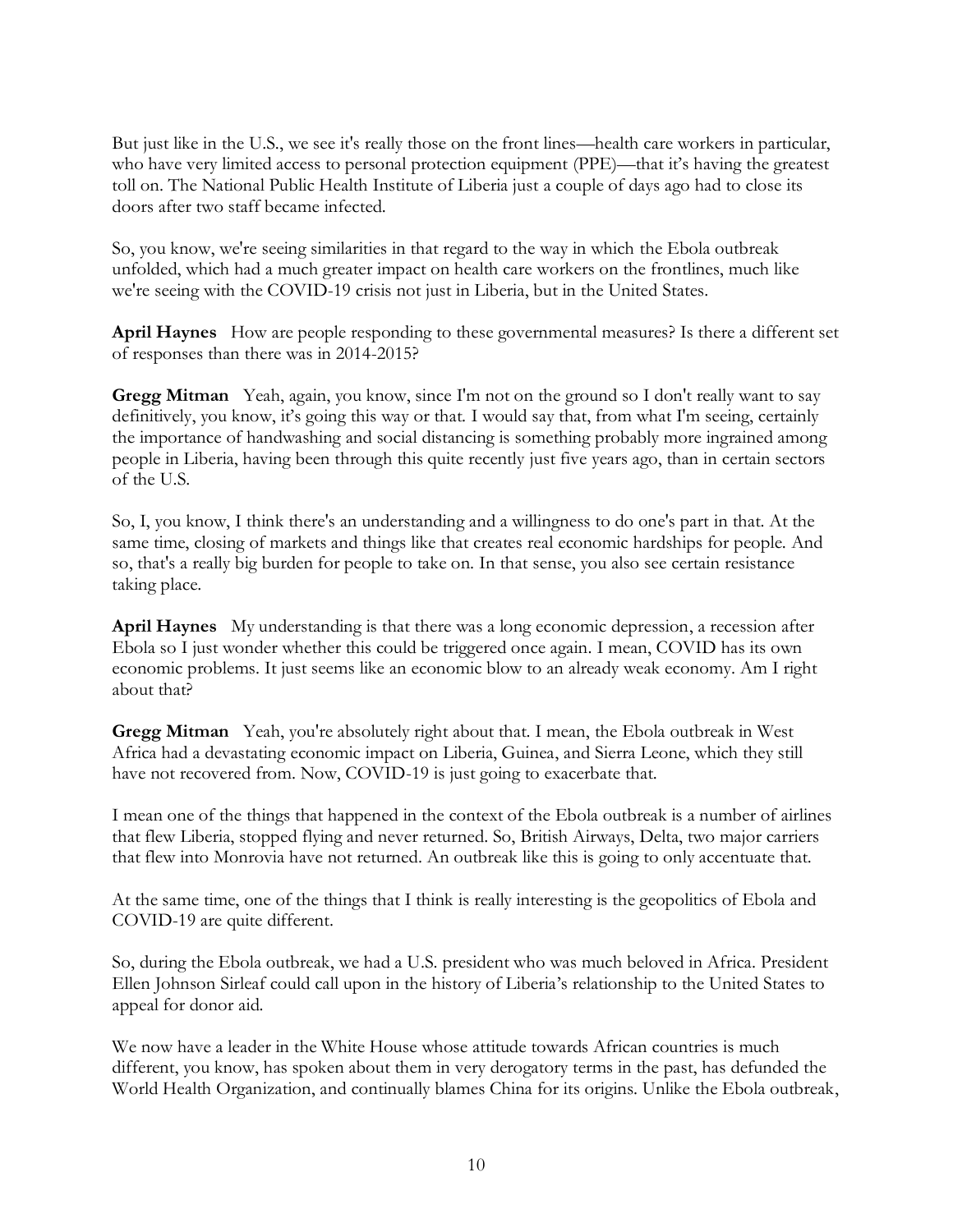we're seeing a really heightened sense of nationalism appearing not only in the U.S. but in other countries, and that will only further exacerbate worldwide inequalities.

At the same time, and this is what I find most interesting, I think, is that the geographic spread of COVID-19 really confronts Western very racist stereotypes, going back to the  $18<sub>th</sub>$  century, of Africa as the continent of disease and death.

Here, we're now living in a pandemic that so far has most impacted Europe and North America. And it's really interesting to see now African countries, including Liberia, imposing travel bans on people coming from places like the United States, right, so it's a complete reversal right there.

And, you know, we're seeing elements in the U.S. response to the current pandemic that resembles that of a failed state, and many of the Western criticisms that were leveled against Liberia and Guinea and Sierra Leone might similarly be applied to the U.S. government response today in terms of mistrust, irrational belief and fears, disbelief. You know, a range of things that we saw Western nations criticizing countries like Liberia for, you know, are now coming back in the context of the U.S. dealing with the pandemic. It doesn't look all that different from the way in which the Liberian response looked, too, in the early days of dealing with Ebola outbreak.

I'm also seeing a lot more commentaries coming out of Africa that see this as perhaps an opportune moment. David Mwambari recently wrote in Al Jazeera, I think, a really interesting piece where he saw the COVID-19 pandemic as an opportune moment to really fast-track the process of decolonization in Africa, and to forge greater solidarity among African nations in finding homegrown solutions rather than looking to foreign aid from Western countries. He says, you know, suggested it might prompt an increasing turn away from foreign development loans and austerity programs, and a push towards greater self-sufficiency and economic independence.

And a Liberian scholar I know, Robtel Neajai Pailey, similarly recently wrote, "Africa is not a continent that needs saving" in the context of COVID-19, and that, you know, as we saw in the context of Liberia dealing with the Ebola outbreak, there will be a lot of local homegrown solutions that develop on the ground in different African countries in their efforts to deal with the pandemic there.

**Emily Tran** So, with this, as you described, a very distinct geopolitical context for COVID-19 as compared to Ebola, as well as the different locales that are experiencing COVID-19 most severely, I think that brings us to the second question that Dylan asked, which is: what might the recent history of Ebola in West Africa teach the United States about how to best manage COVID-19 domestically, and how we as planet can mount a successful global response to this coronavirus?

**Gregg Mitman** Well, I think, you know, the biggest lesson that we see from the Ebola outbreak and really any previous epidemic or pandemic is the real need to build trust. Where trust lies differs within different communities, it differs within different nations, and I think one needs to really make an effort to find where are the trusted leaders in a society, in a community, at the state level, at the federal level, that people are willing to listen to.

And as we're seeing in the U.S. right now, because we live in such a politically polarized society, that's very difficult. It's very difficult when you don't have clear messaging coming from the federal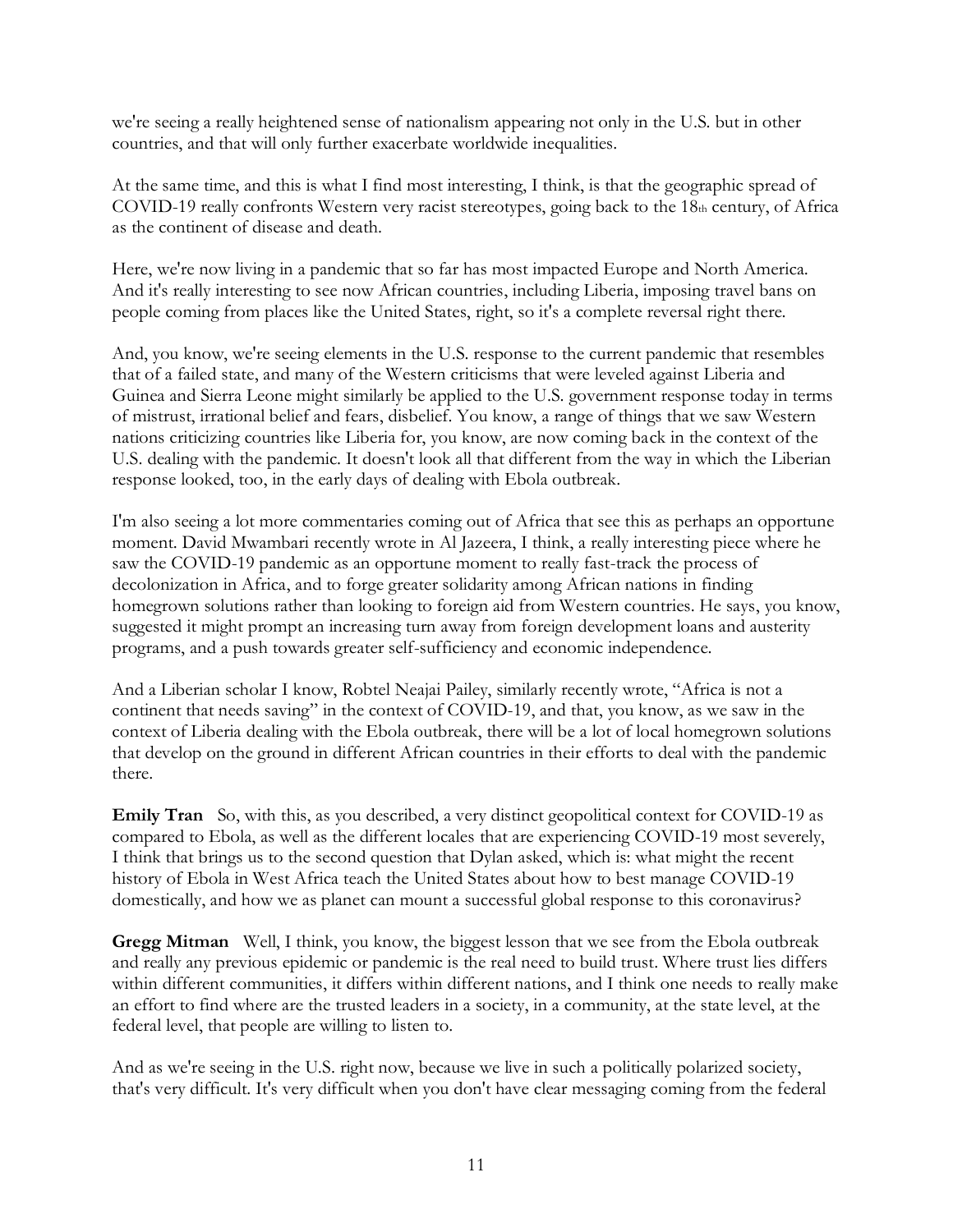government. And so, a lot of misinformation, disinformation, that's appearing. We're kind of overwhelmed with information, and it's very difficult for people to know who to trust and believe.

And so, really coming together to figure out ways in which to build trust and, you know, it really starts at the local level, you know, and goes up from there. And I think until that really happens, it's going to be kind of a whack-a-mole scenario in trying to deal with this in a really vast country like the United States.

**April Haynes** You know, you mentioned "trust" and another word that comes to mind is "value" for me. So, thinking about the kind of way that we're now talking about essential workers and frontline workers, and the way that certain forms of labor are now being valued differently or at least there's an opportunity to perhaps value them differently.

Do you have any historical perspective from, in terms of your research in Liberia or in terms of the history of medicine more generally that can help us think about this opportunity, this moment?

**Gregg Mitman** You know, one of the things that epidemics do is really expose the fault lines in society, and really bring to the fore those who are most vulnerable in society, and where the inequalities in society lie.

We're seeing that very much playing out in the context of the COVID-19 pandemic in the United States. So, many individuals who don't have the luxury of people that, you know, are in positions where they can stay at home and work and self-isolate, find themselves working in places like grocery stores or delivering food or sanitation workers or a range of folks who are at much greater risk of being exposed to the disease, and have no social safety net in terms of if they get ill.

Similarly, healthcare workers are also those folks on the front lines that are really risking their lives to help others.

We really need, I think as a society, to rethink the way in which we approach healthcare in the United States, where health is not seen as a human right but it's seen as a commodity. And, you know, we have a healthcare system that is really developed in a for-profit model. You know, I think one of the things that this COVID-19 pandemic is showing is the deep problems with that, and the way in which it really leads to these very big economic and social and health inequalities in terms of those that are most vulnerable in a pandemic like this.

**April Haynes** Yeah, I mean without diminishing that vulnerability, I also am just reflecting on Barack Obama's statement earlier today that these workers have always been essential, and that visibility of the essential importance of some forms of work that have been devalued historically is now actually creating opportunities for workers to organize in their own defense. And so, we're starting to see protests and unionization at Amazon and kind of these hopeful moments where labor power might actually make a change in how certain forms of labor are valued.

**Gregg Mitman** Absolutely, and you know, when we've seen that in the context of, with Ebola outbreak in West Africa with health care workers just leaving and hospitals shutting down because they weren't given the adequate protection gear and adequate compensation, right, and really demanding, you know, a recognition of their value, rightfully so.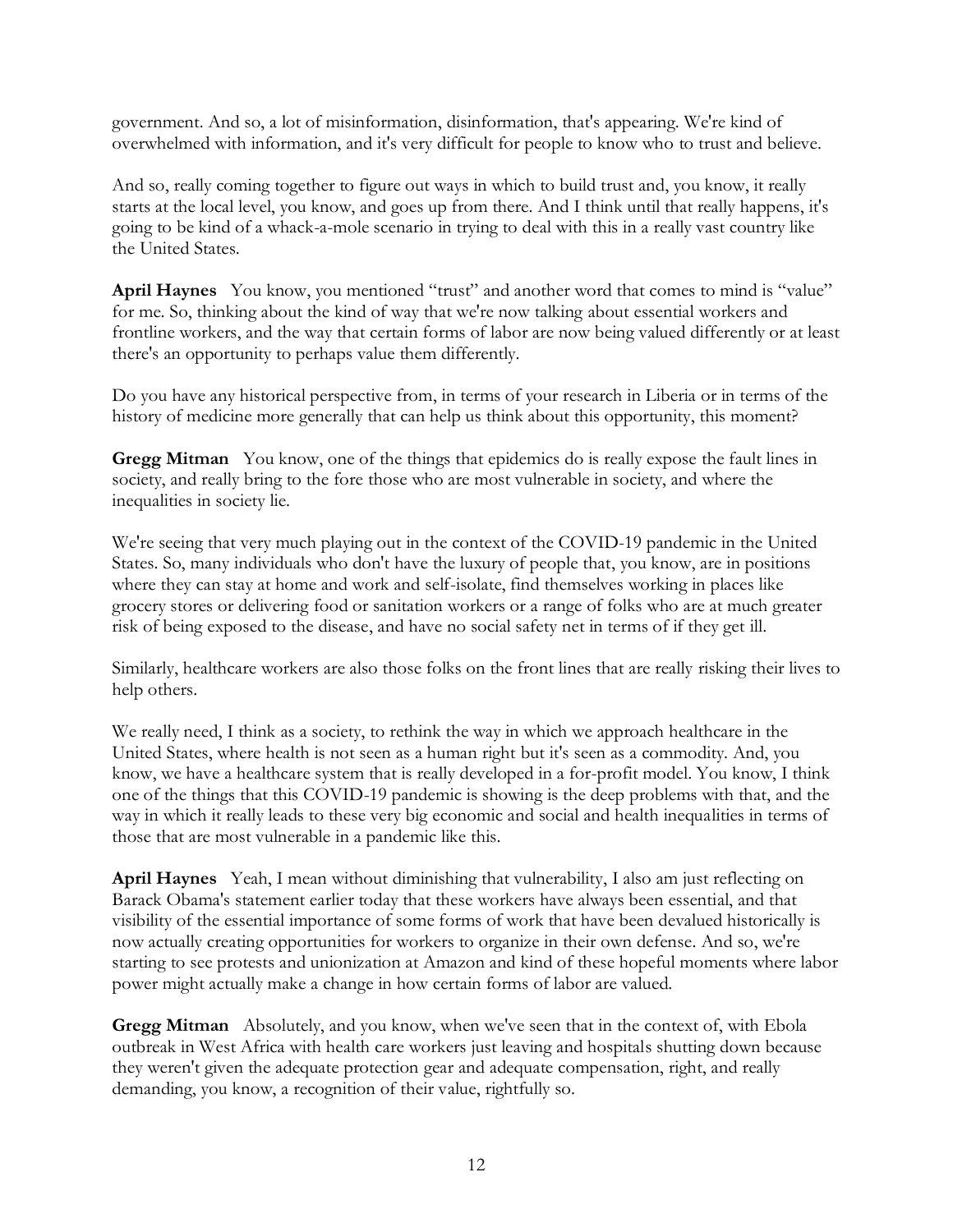They later became really seen as, I think, the heroes in the response to the Ebola outbreak. You know, people doing, nurses doing really creative things of like improvising PPE out of garbage bags and things when, when one didn't have access to those resources.

Absolutely. I mean, it's a way for us to also, I think, as you're pointing out, really come to revalue who and what's important in society.

**Emily Tran** Alright, we have one final question for you: why do you love history?

**Gregg Mitman** Well, I love history because I'm deeply curious about the past. I love immersing myself in past worlds that sometimes seem quite similar and sometimes quite foreign from my own. You know, I find myself constantly shifting from approaching the past as a foreign country to one in which there might be lessons for today, and I realized like there was deep tensions between those two impulses. It's led to a lot of divisions and the historical profession.

But I'm also really interested in learning about different ways of being in the world that might offer paths to quite different futures. Different ways of being in the world that were not taken, and how they might lead to more equitable and just futures for both human beings and non-human beings with which we are in relationship with.

So, I think, you know, those are some of, some of the impulses in why I love doing history. It really pushes my own thought and ways of being in challenging ways and different directions that I find exciting.

**April Haynes** Gregg, thank you so much. We have learned so much from you today.

[MUSIC]

**Greg** Greg. I'm 54 years old. I'm from Whitewater, Wisconsin. I love everything about history and its impact on our society and there's so many things we can learn.

**Elizabeth** My name is Elizabeth Yun, and I am a graduate student in the HSMT program. I am also a pediatric anesthesiologist at the University of Wisconsin Hospitals and Clinics.

It's been very challenging balancing my career and graduate school, but I found the process to be very rewarding. I've learned so much about the historian's perspective and methodology when studying topics and stories from science and medicine. I am excited to use these ideas and tools to re-examine the history of my specialty.

## [MUSIC]

**Emily Tran** Listeners, we want to hear from you. What questions do you have for historian, virus related or otherwise? And why do you love history? Write us or record yourself on your phone and send us the clip. Our email address is [outreach@history.wisc.edu.](mailto:outreach@history.wisc.edu)

We have some happy news that's especially worth noting. Professor Gregg Mitman recently received the European Research Council Advanced Investigator Grant for his project, "Bloodborne: Hot Zones, Disease Ecologies, and the Changing Landscape of Environment and Health in West